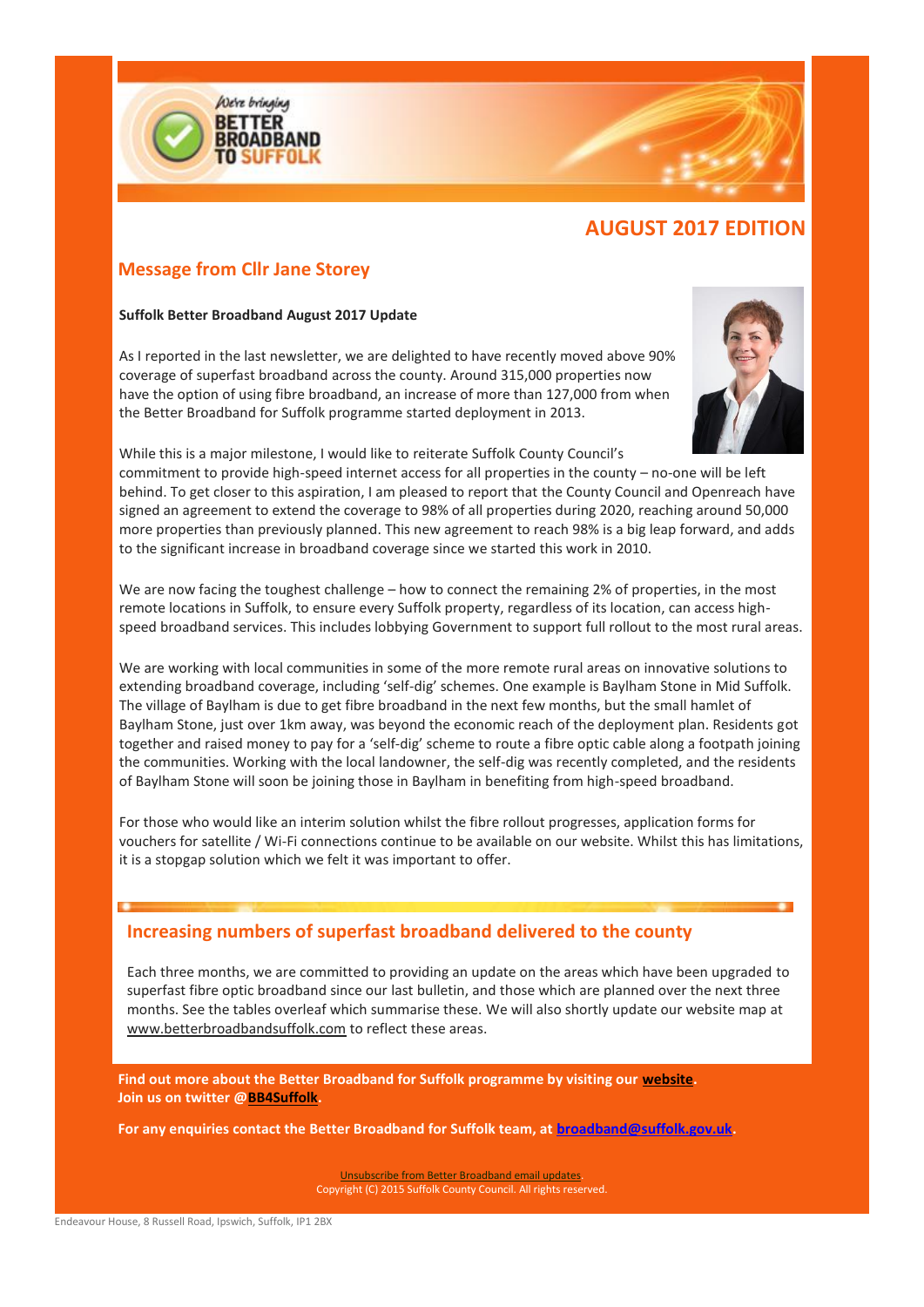# **LIST OF AREAS UPGRADED SINCE LAST NEWSLETTER, ACCURATE AS OF 17 th July 2017**

| <b>Exchange Area</b>       | <b>Locality Served</b>                      | Postcode<br>Area | <b>Total</b><br><b>Premises</b><br>Served | <b>SCC Councillor</b> | Constituency                    | District /<br><b>Borough</b> |
|----------------------------|---------------------------------------------|------------------|-------------------------------------------|-----------------------|---------------------------------|------------------------------|
| <b>Mellis</b>              | Old Ipswich Road, Yaxley                    | <b>IP238</b>     | 62                                        | Jessica Fleming       | Central Suffolk & North Ipswich | Mid Suffolk                  |
| Ipswich                    | Tower Ramparts, Ipswich                     | <b>IP13</b>      | 27                                        | Jack Abbott           | Ipswich                         | Ipswich                      |
| <b>Bacton</b>              | Church Road, Bacton                         | IP144            | 68                                        | Andrew Stringer       | Bury St. Edmunds                | Mid Suffolk                  |
| <b>Bacton</b>              | The Street, Wyverstone                      | IP144            | 44                                        | Jane Storey           | Bury St. Edmunds                | Mid Suffolk                  |
| Aldeburgh                  | Leiston Road, Aldringham                    | IP164            | 38                                        | <b>Russ Rainger</b>   | <b>Suffolk Coastal</b>          | <b>Suffolk Coastal</b>       |
| <b>Bacton</b>              | <b>Station Road, Cotton</b>                 | IP144            | 63                                        | Andrew Stringer       | Central Suffolk & North Ipswich | Mid Suffolk                  |
| Waldringfield              | Jackson Road, Newbourne                     | IP124            | 24                                        | Patricia O'Brien      | <b>Suffolk Coastal</b>          | <b>Suffolk Coastal</b>       |
| <b>Sicklesmere</b>         | Bradfield St. Clare, Bury St. Edmunds       | IP300            | 21                                        | Karen Soons           | Bury St. Edmunds                | St. Edmundsbury              |
| <b>Bacton</b>              | Mill Road, Wyverstone                       | IP144            | 76                                        | Jane Storey           | Bury St. Edmunds                | Mid Suffolk                  |
| Rendham                    | Bruisyard Road, Cransford                   | IP139            | 54                                        | Stephen Burroughes    | Central Suffolk & North Ipswich | <b>Suffolk Coastal</b>       |
| Copdock                    | Around Junction B1070 To Junction A14/A1214 | <b>IP92</b>      | 30                                        | Christopher Hudson    | South Suffolk                   | Babergh                      |
| <b>Foxhall</b>             | Bluestem Road, Ipswich                      | IP39             | 34                                        | <b>Bill Quinton</b>   | Ipswich                         | Ipswich                      |
| <b>Botesdale</b>           | The Street, Rickinghall                     | <b>IP221</b>     | 235                                       | Jessica Fleming       | Bury St. Edmunds                | Mid Suffolk                  |
| <b>Foxhall</b>             | Bluestem Road, Ransomes Industrial Estate   | IP39             | 36                                        | <b>Bill Quinton</b>   | Ipswich                         | Ipswich                      |
| <b>Ilketshall</b>          | Rumburgh, Halesworth                        | IP190            | 29                                        | David Ritchie         | Waveney                         | Waveney                      |
| Hoxne                      | Church Hill, Hoxne                          | <b>IP215</b>     | 88                                        | <b>Guy McGregor</b>   | Central Suffolk & North Ipswich | Mid Suffolk                  |
| <b>Occold</b>              | The Street, Thorndon, Eye                   | <b>IP237</b>     | 158                                       | Andrew Stringer       | Central Suffolk & North Ipswich | Mid Suffolk                  |
| <b>Mildenhall</b>          | Hampstead Ave Junction with Chiswick Avenue | <b>IP287</b>     | 18                                        | Louis Busuttil        | <b>West Suffolk</b>             | <b>Forest Heath</b>          |
| <b>Brandon</b>             | Mark Lane                                   | IP270            | 89                                        | Victor Lukaniuk       | West Suffolk                    | <b>Forest Heath</b>          |
| Westleton                  | Leiston Road, Middleton                     | IP173            | 189                                       | <b>Richard Smith</b>  | <b>Suffolk Coastal</b>          | <b>Suffolk Coastal</b>       |
| Sudbury,<br><b>Suffolk</b> | Boundary Cottages area, Little Cornard      | CO100            | 39                                        | James Finch           | South Suffolk                   | Babergh                      |
| <b>Bungay</b>              | Mettingham, Bungay                          | NR351            | 20                                        | David Ritchie         | Waveney                         | Waveney                      |
| <b>Stowmarket</b>          | Little London Area, Combs                   | <b>IP142</b>     | 41                                        | Anne Whybrow          | Bury St. Edmunds                | Mid Suffolk                  |
| <b>Stowmarket</b>          | Gipping Road Area, Stowupland               | IP144            | 13                                        | <b>Gary Green</b>     | Bury St. Edmunds                | Mid Suffolk                  |
| <b>Stowmarket</b>          | Old Newton                                  | IP144            | 86                                        | Andrew Stringer       | Bury St. Edmunds                | Mid Suffolk                  |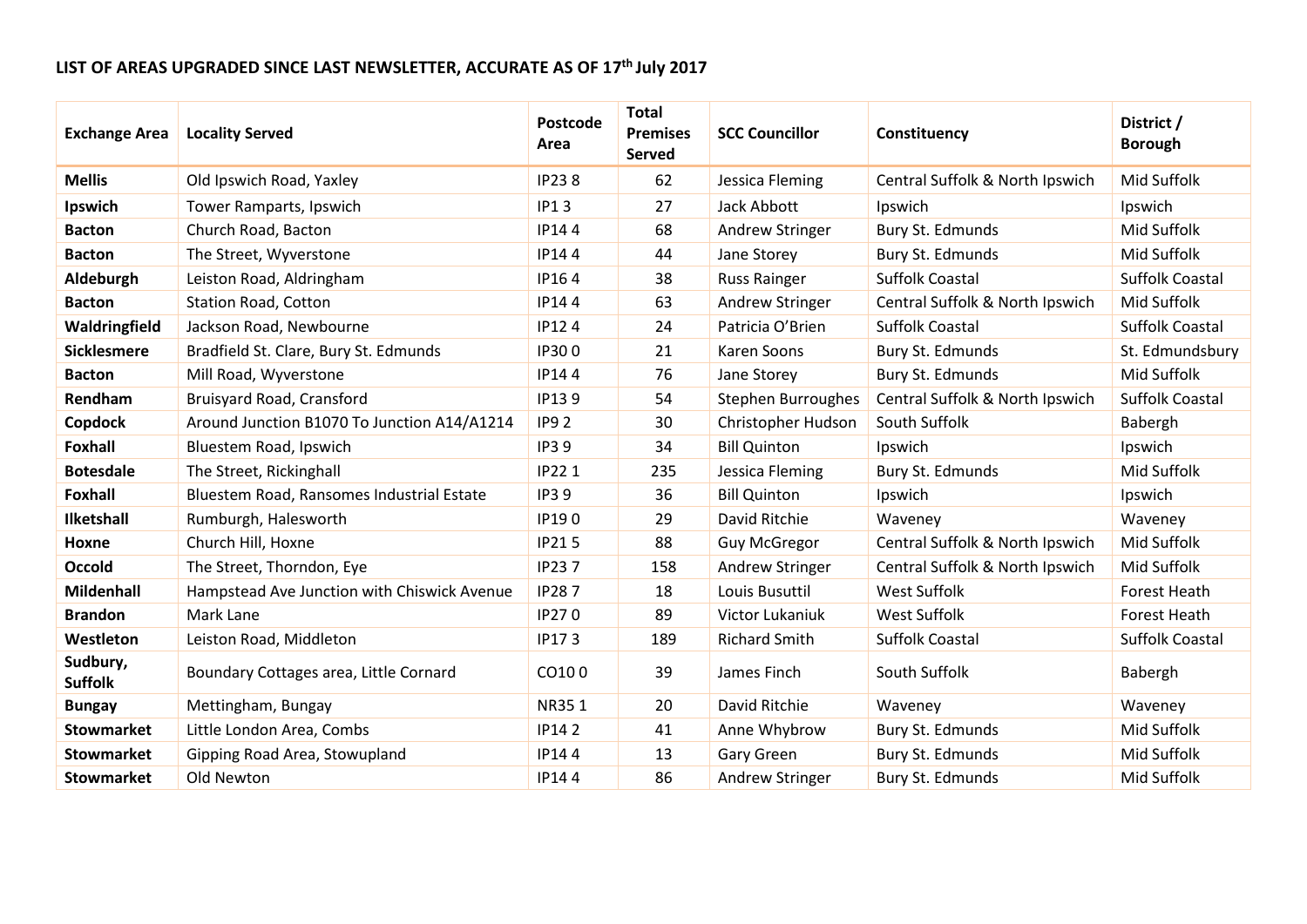# **LIST OF AREAS TO BE UPGRADED BETWEEN JULY & SEPTEMBER 17, ACCURATE AS OF 17 th July 2017**

| <b>Exchange Area</b>       | <b>Locality Served</b>            | <b>Postcode</b><br>Area | <b>Total</b><br><b>Premises</b><br><b>Served</b> | <b>SCC Councillor</b>  | Constituency                    | District /<br><b>Borough</b> |
|----------------------------|-----------------------------------|-------------------------|--------------------------------------------------|------------------------|---------------------------------|------------------------------|
| <b>Thetford</b>            | Rushford                          | <b>IP242</b>            | 17                                               | Joanna Spicer          | <b>West Suffolk</b>             | St. Edmundsbury              |
| <b>Boxford</b>             | Groton, Sudbury                   | CO105                   | 188                                              | James Finch            | South Suffolk                   | Babergh                      |
| Sudbury,<br><b>Suffolk</b> | Acton, Sudbury                    | CO100                   | 34                                               | <b>Colin Spence</b>    | South Suffolk                   | Babergh                      |
| Glemsford                  | Standstead, Sudbury               | CO109                   | 109                                              | <b>Richard Kemp</b>    | South Suffolk                   | Babergh                      |
| Sudbury,<br><b>Suffolk</b> | Church Field Road area            | CO102                   | 28                                               | <b>Colin Spence</b>    | South Suffolk                   | Babergh                      |
| Sudbury,<br><b>Suffolk</b> | Poplar Road/Shawlands Avenue area | CO100                   | 51                                               | Peter Beer             | South Suffolk                   | Babergh                      |
| <b>Cockfield</b><br>Green  | Lawshall, Bury St. Edmunds        | <b>IP294</b>            | 45                                               | <b>Richard Kemp</b>    | South Suffolk                   | Babergh                      |
| <b>Cockfield</b><br>Green  | Cross Green, Cockfield            | IP300                   | 63                                               | Robert Lindsay         | South Suffolk                   | Babergh                      |
| Great<br>Wenham            | Holton St. Mary                   | CO76                    | 54                                               | Gordon Jones           | South Suffolk                   | Babergh                      |
| <b>Holbrook</b>            | Harkstead Road, Lower Holbrook    | <b>IP92</b>             | 54                                               | David Wood             | South Suffolk                   | Babergh                      |
| <b>Holbrook</b>            | Ipswich Road, Holbrook            | <b>IP91</b>             | 69                                               | David Wood             | South Suffolk                   | Babergh                      |
| Rattlesden                 | Church Road, Brettenham           | <b>IP77</b>             | 91                                               | Robert Lindsay         | South Suffolk                   | Babergh                      |
| <b>Higham</b>              | Hadleigh Road, Higham             | CO76                    | 60                                               | Gordon Jones           | South Suffolk                   | Babergh                      |
| <b>Mildenhall</b>          | Emmanuel Close, Mildenhall        | <b>IP287</b>            | 34                                               | Louis Busuttil         | West Suffolk                    | <b>Forest Heath</b>          |
| <b>Mellis</b>              | Chapel Farm Lane, Eye             | <b>IP238</b>            | 77                                               | Jessica Fleming        | Bury St. Edmunds                | Mid Suffolk                  |
| Mendlesham                 | Gipping, Stowmarket               | IP144                   | 23                                               | Andrew Stringer        | Bury St. Edmunds                | Mid Suffolk                  |
| Eye, Suffolk               | Occold, Eye                       | <b>IP238</b>            | 27                                               | Jessica Fleming        | Central Suffolk & North Ipswich | Mid Suffolk                  |
| Mendlesham                 | Collingsford Bridge area          | <b>IP237</b>            | 56                                               | <b>Andrew Stringer</b> | Central Suffolk & North Ipswich | Mid Suffolk                  |
| <b>Stowmarket</b>          | Straight Road area, Stowmarket    | <b>IP142</b>            | 150                                              | Anne Whybrow           | Bury St. Edmunds                | Mid Suffolk                  |
| <b>Botesdale</b>           | Mill Road area, Botesdale         | <b>IP221</b>            | 3                                                | Jessica Fleming        | Bury St. Edmunds                | Mid Suffolk                  |
| <b>Botesdale</b>           | The Street, Redgrave              | <b>IP221</b>            | 69                                               | Jessica Fleming        | Bury St. Edmunds                | Mid Suffolk                  |
| Debenham                   | Eye Road, Kenton                  | IP146                   | 78                                               | <b>Matthew Hicks</b>   | Central Suffolk & North Ipswich | Mid Suffolk                  |
| <b>Earl Soham</b>          | Ashfield                          | IP146                   | 42                                               | <b>Matthew Hicks</b>   | Central Suffolk & North Ipswich | Mid Suffolk                  |
| Fressingfield              | Weybread, Diss                    | <b>IP215</b>            | 57                                               | <b>Guy McGregor</b>    | Central Suffolk & North Ipswich | Mid Suffolk                  |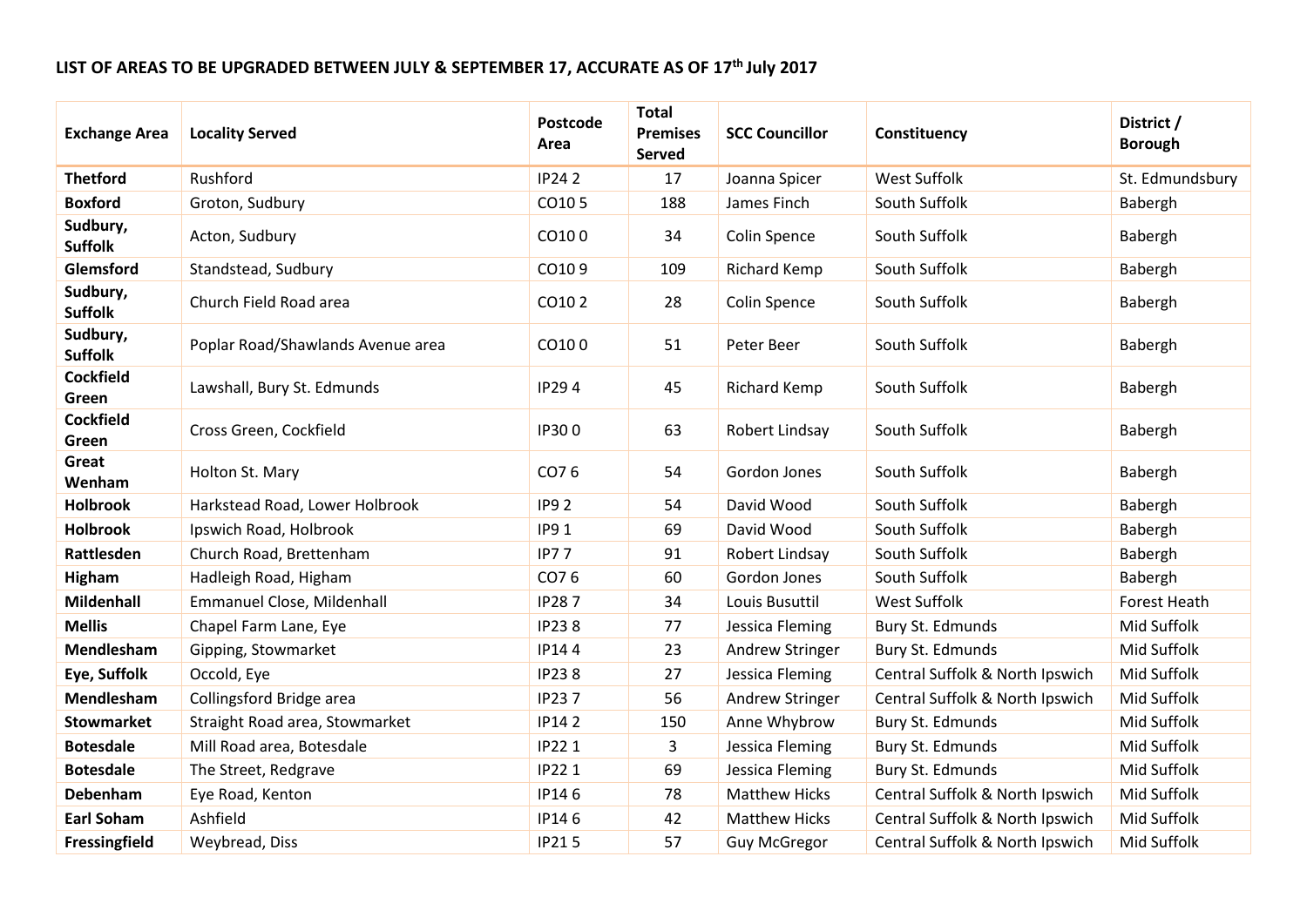| <b>Exchange Area</b>              | <b>Locality Served</b>             | Postcode<br>Area | <b>Total</b><br><b>Premises</b><br><b>Served</b> | <b>SCC Councillor</b>                | Constituency                    | District /<br><b>Borough</b> |
|-----------------------------------|------------------------------------|------------------|--------------------------------------------------|--------------------------------------|---------------------------------|------------------------------|
| Helmingham                        | Pettaugh                           | IP146            | 71                                               | <b>Matthew Hicks</b>                 | Central Suffolk & North Ipswich | Mid Suffolk                  |
| Helmingham                        | The Street, Framsden               | IP146            | 43                                               | <b>Matthew Hicks</b>                 | Central Suffolk & North Ipswich | Mid Suffolk                  |
| Helmingham                        | Helmingham Road area               | <b>IP6 9R</b>    | 20                                               | <b>Matthew Hicks</b>                 | Central Suffolk & North Ipswich | Mid Suffolk                  |
| Worlingworth                      | The Street, Bedingfield, Eye       | <b>IP237</b>     | 57                                               | <b>Matthew Hicks</b>                 | Central Suffolk & North Ipswich | Mid Suffolk                  |
| Worlingworth                      | Long Green, Bedfield, Woodbridge   | IP137            | 63                                               | <b>Matthew Hicks</b>                 | Central Suffolk & North Ipswich | Mid Suffolk                  |
| <b>Earl Soham</b>                 | Bedfield Little Green area         | IP137            | 42                                               | <b>Matthew Hicks</b>                 | Central Suffolk & North Ipswich | Mid Suffolk                  |
| Hoxne                             | Hoxne Road, Denham                 | <b>IP215</b>     | 40                                               | <b>Guy McGregor</b>                  | Central Suffolk & North Ipswich | Mid Suffolk                  |
| Hoxne                             | Hoxne Road, Syleham                | <b>IP214</b>     | 27                                               | <b>Guy McGregor</b>                  | Central Suffolk & North Ipswich | Mid Suffolk                  |
| <b>Occold</b>                     | Wickham Road, Occold               | <b>IP238</b>     | 42                                               | Jessica Fleming                      | Bury St. Edmunds                | Mid Suffolk                  |
| <b>Occold</b>                     | Eye Road, Occold                   | <b>IP237</b>     | 19                                               | <b>Matthew Hicks</b>                 | Central Suffolk & North Ipswich | Mid Suffolk                  |
| <b>Bacton</b>                     | Fords Green area                   | IP144            | 25                                               | Andrew Stringer                      | Bury St. Edmunds                | Mid Suffolk                  |
| <b>Bacton</b>                     | Earls Green area                   | IP144            | 9                                                | Andrew Stringer                      | Bury St. Edmunds                | Mid Suffolk                  |
| Dickleburgh                       | Low Street area                    | <b>IP214</b>     | 74                                               | Jessica Fleming                      | Central Suffolk & North Ipswich | Mid Suffolk                  |
| Dickleburgh                       | <b>Upper Street area</b>           | IP214            | 25                                               | Jessica Fleming                      | Central Suffolk & North Ipswich | Mid Suffolk                  |
| Elmswell                          | Eastern Way area                   | IP309            | 76                                               | Jane Storey                          | Bury St. Edmunds                | Mid Suffolk                  |
| <b>Stonham</b>                    | Stonham Road, Mickfield            | IP145            | 46                                               | Andrew Stringer                      | Central Suffolk & North Ipswich | Mid Suffolk                  |
| Stonham                           | Pettaugh Road area                 | IP146            | 56                                               | <b>Matthew Hicks</b>                 | Central Suffolk & North Ipswich | Mid Suffolk                  |
| Needham<br><b>Market</b>          | <b>Creeting St.Mary</b>            | <b>IP68</b>      | 51                                               | <b>Matthew Hicks</b>                 | Central Suffolk & North Ipswich | Mid Suffolk                  |
| Offton                            | <b>Great Bricett</b>               | <b>IP77</b>      | 87                                               | Anne Whybrow                         | Bury St. Edmunds                | Mid Suffolk                  |
| Offton                            | Bildeston Road, Offton             | <b>IP84</b>      | 45                                               | Anne Whybrow                         | Central Suffolk & North Ipswich | Mid Suffolk                  |
| Offton                            | <b>Barking Tye</b>                 | <b>IP68</b>      | 29                                               | Anne Whybrow                         | Central Suffolk & North Ipswich | Mid Suffolk                  |
| Claydon                           | Baylham                            | <b>IP68</b>      | 19                                               | Anne Whybrow                         | Central Suffolk & North Ipswich | Mid Suffolk                  |
| <b>Bury St.</b><br><b>Edmunds</b> | Whiting Street area                | IP33 1           | 151                                              | Robert<br>Everitt/David<br>Nettleton | Bury St. Edmunds                | St. Edmundsbury              |
| <b>Bury St.</b><br><b>Edmunds</b> | Raynham Road Area, Bury St Edmunds | IP311            | 96                                               | Beccy<br>Hopfensperger               | Bury St. Edmunds                | St. Edmundsbury              |
| Chevington                        | The Green area, Depden             | <b>IP294</b>     | 42                                               | Mary Evans                           | <b>West Suffolk</b>             | St. Edmundsbury              |
| Yoxford                           | Middleton Moor area                | IP173            | 22                                               | <b>Richard Smith</b>                 | <b>Suffolk Coastal</b>          | <b>Suffolk Coastal</b>       |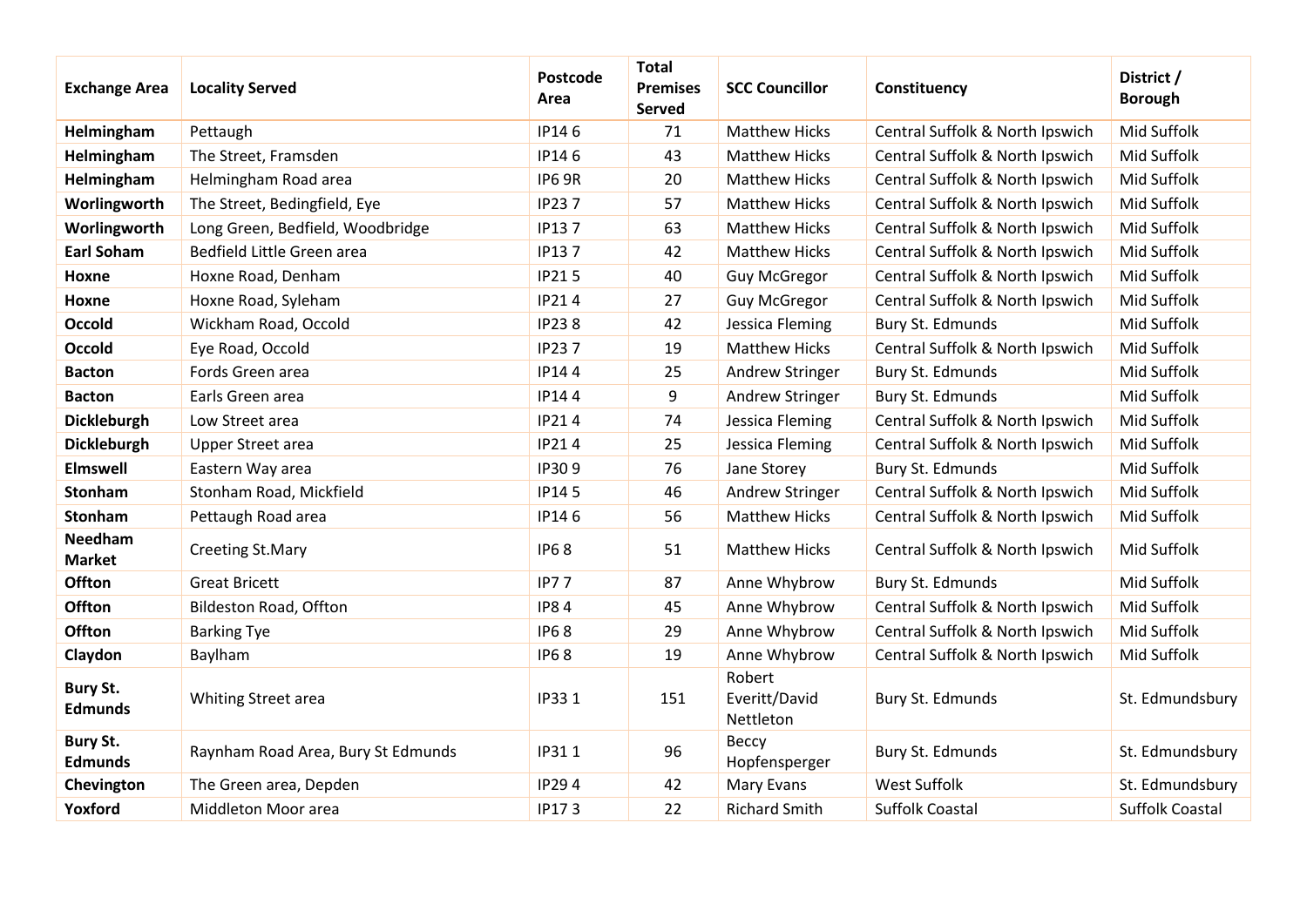| <b>Exchange Area</b>             | <b>Locality Served</b>           | Postcode<br>Area | <b>Total</b><br><b>Premises</b><br>Served | <b>SCC Councillor</b>              | Constituency                    | District /<br><b>Borough</b> |
|----------------------------------|----------------------------------|------------------|-------------------------------------------|------------------------------------|---------------------------------|------------------------------|
| <b>Felixstowe</b>                | Felixstowe Ferry                 | IP119            | 37                                        | Graham<br>Newman/Steve<br>Wiles    | <b>Suffolk Coastal</b>          | <b>Suffolk Coastal</b>       |
| <b>Snape</b>                     | Orford Road area, Tunstall       | <b>IP122</b>     | 136                                       | Andrew Reid                        | <b>Suffolk Coastal</b>          | <b>Suffolk Coastal</b>       |
| Snape                            | Farnham Road area                | IP171            | 50                                        | Andrew Reid                        | <b>Suffolk Coastal</b>          | <b>Suffolk Coastal</b>       |
| Snape                            | Orford Road area, Tunstall       | <b>IP122</b>     | 74                                        | Andrew Reid                        | <b>Suffolk Coastal</b>          | <b>Suffolk Coastal</b>       |
| <b>Blythburgh</b>                | London Road, Blythburgh          | IP199            | 54                                        | <b>Richard Smith</b>               | <b>Suffolk Coastal</b>          | <b>Suffolk Coastal</b>       |
| Grundisburgh                     | Mill Lane area, Hasketon         | IP136            | 37                                        | Robin Vickery                      | Central Suffolk & North Ipswich | <b>Suffolk Coastal</b>       |
| Wickham<br><b>Market</b>         | The Street area, Hacheston       | IP130            | 86                                        | Stephen<br><b>Burroughes</b>       | Central Suffolk & North Ipswich | <b>Suffolk Coastal</b>       |
| <b>Earl Soham</b>                | Framlingham Road area            | <b>IP137</b>     | 32                                        | Robin Vickery                      | Central Suffolk & North Ipswich | <b>Suffolk Coastal</b>       |
| <b>Nacton</b>                    | Orwell Park area                 | IP100            | 30                                        | Patricia O'Brien                   | <b>Suffolk Coastal</b>          | <b>Suffolk Coastal</b>       |
| Wickham<br><b>Market</b>         | Pettistree                       | IP130            | 21                                        | Alexander Nicoll                   | <b>Suffolk Coastal</b>          | <b>Suffolk Coastal</b>       |
| <b>Badingham</b>                 | Between Badingham and Dennington | <b>IP138</b>     | 18                                        | Stephen<br><b>Burroughes</b>       | Central Suffolk & North Ipswich | Suffolk Coastal              |
| <b>Bramfield</b>                 | Walpole Lane area                | IP199            | 15                                        | Stephen<br><b>Burroughes</b>       | <b>Suffolk Coastal</b>          | <b>Suffolk Coastal</b>       |
| Fressingfield                    | Silverleys Green area, Cratfield | IP190            | 23                                        | Stephen<br><b>Burroughes</b>       | <b>Suffolk Coastal</b>          | <b>Suffolk Coastal</b>       |
| <b>Felixstowe</b><br><b>Dock</b> | Dooley Road/Walton Avenue area   | IP113            | 22                                        | Graham<br>Newman/Steve<br>Wiles    | <b>Suffolk Coastal</b>          | <b>Suffolk Coastal</b>       |
| Ipswich                          | Westerfield Station area         | IP69             | 144                                       | Robin Vickery                      | Central Suffolk & North Ipswich | Suffolk Coastal              |
| <b>Foxhall</b>                   | The Street, Rushmere St Andrew   | <b>IP51</b>      | 29                                        | Stuart<br>Lawson/Robert<br>Whiting | Central Suffolk & North Ipswich | <b>Suffolk Coastal</b>       |
| Brampton,<br><b>Suffolk</b>      | Locks Road area                  | <b>IP198</b>     | 94                                        | <b>Tony Goldson</b>                | <b>Suffolk Coastal</b>          | Waveney                      |
| Ilketshall                       | Stoven                           | <b>NR348</b>     | 109                                       | David Ritchie                      | Waveney                         | Waveney                      |
| Halesworth                       | Wissett                          | IP190            | 64                                        | <b>Tony Goldson</b>                | Waveney                         | Waveney                      |
| Brampton,<br><b>Suffolk</b>      | Redisham                         | <b>NR348</b>     | 41                                        | David Ritchie                      | Waveney                         | Waveney                      |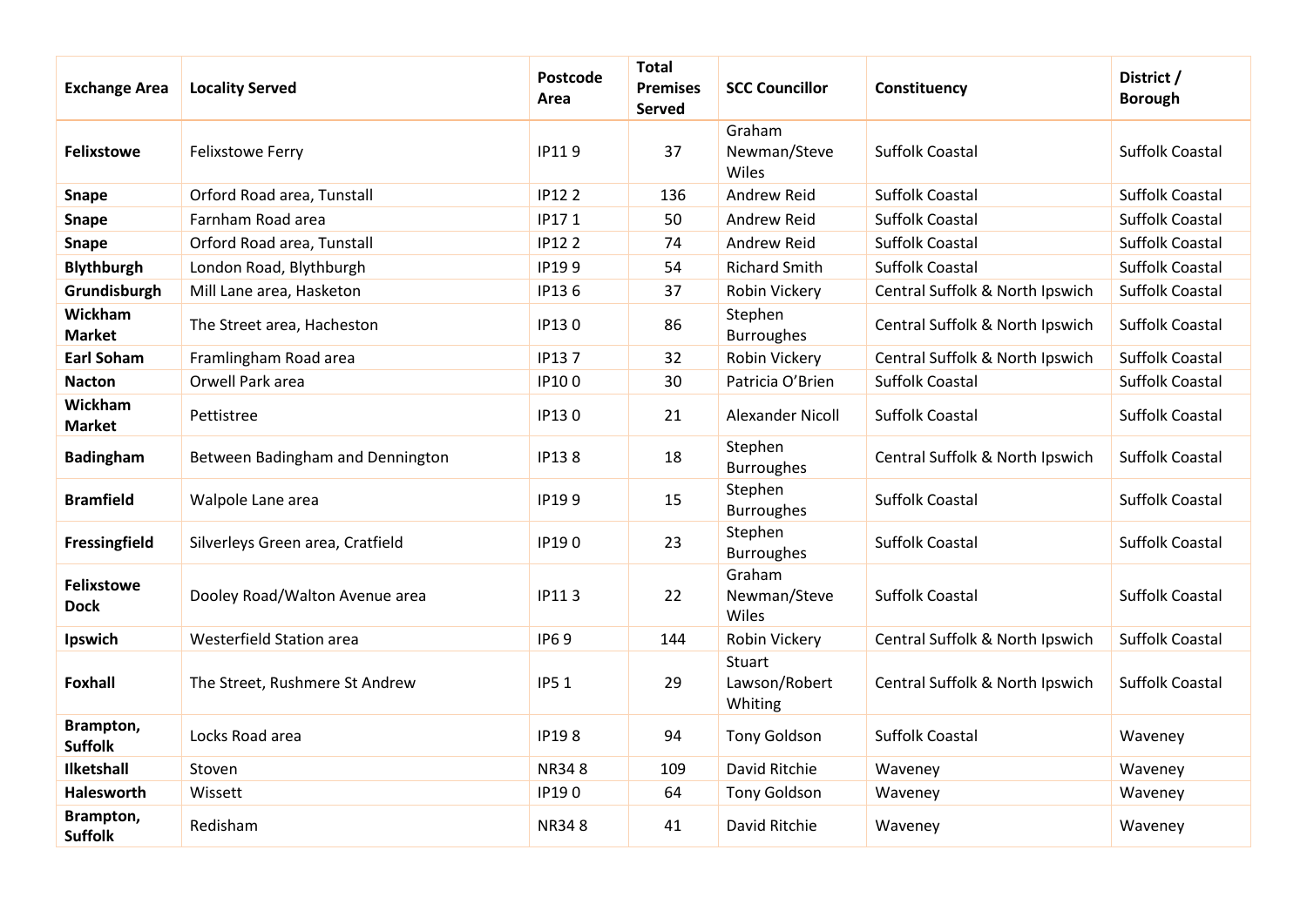| <b>Exchange Area</b>              | <b>Locality Served</b>                                    | Postcode<br>Area | <b>Total</b><br><b>Premises</b><br><b>Served</b> | <b>SCC Councillor</b>                | Constituency                                | District /<br><b>Borough</b> |
|-----------------------------------|-----------------------------------------------------------|------------------|--------------------------------------------------|--------------------------------------|---------------------------------------------|------------------------------|
| Brampton,<br><b>Suffolk</b>       | Opp Exchange Building, London Rd, Brampton                | <b>NR348</b>     | 17                                               | David Ritchie                        | Waveney                                     | Waveney                      |
| Lowestoft                         | Mobbs Way area                                            | <b>NR323</b>     | 9                                                | James<br>Reeder/Keith<br>Robinson    | Waveney                                     | Waveney                      |
| Lowestoft                         | Hervey Street area                                        | <b>NR322</b>     | 16                                               | Steve Ardley/Keith<br>Patience       | Waveney                                     | Waveney                      |
| <b>Kessingland</b>                | Dam Lane area                                             | <b>NR337</b>     | 90                                               | Michael Ladd                         | Waveney                                     | Waveney                      |
| <b>Haverhill</b>                  | Withersfield                                              | <b>CB97</b>      | 23                                               | Mary Evans                           | <b>West Suffolk</b>                         | St. Edmundsbury              |
| Woodbridge                        | Boulge Road area, Hasketon                                | IP136            | 56                                               | Robin Vickery                        | <b>Central Suffolk and North</b><br>Ipswich | <b>Suffolk Coastal</b>       |
| Wickhambrook                      | Opp Sugar Loaves Build Pound Green<br>Wickhambrook        | <b>CB89</b>      | 47                                               | Mary Evans                           | West Suffolk                                | St. Edmundsbury              |
| Wickhambrook                      | Opp Ashfield Green Cottage Ashfield Green<br>Wickhambrook | <b>CB88</b>      | 23                                               | Mary Evans                           | <b>West Suffolk</b>                         | St. Edmundsbury              |
| Lakenheath                        | Undley                                                    | IP279            | 25                                               | Colin Noble                          | West Suffolk                                | Forest Heath                 |
| Sudbury,<br><b>Suffolk</b>        | <b>Great Waldingfield</b>                                 | CO100            | 165                                              | Mary Evans                           | South Suffolk                               | St. Edmundsbury              |
| <b>Stowmarket</b>                 | <b>Bridge Street area</b>                                 | IP145            | 122                                              | Gary Green                           | Bury St. Edmunds                            | Mid Suffolk                  |
| Woodbridge                        | Duke's Hill/Seckford Hall Road area                       | <b>IP124</b>     | 32                                               | <b>Caroline Page</b>                 | <b>Suffolk Coastal</b>                      | <b>Suffolk Coastal</b>       |
| Sudbury,<br><b>Suffolk</b>        | Tudor Road area                                           | CO101            | 70                                               | Jack Owen                            | South Suffolk                               | Babergh                      |
| Sudbury,<br><b>Suffolk</b>        | Friars Street area                                        | CO102            | 45                                               | Jack Owen                            | South Suffolk                               | Babergh                      |
| Sudbury,<br><b>Suffolk</b>        | Long Melford, West of Hall Street                         | CO109            | 16                                               | <b>Richard Kemp</b>                  | South Suffolk                               | Babergh                      |
| <b>Stowmarket</b>                 | <b>Station Road East area</b>                             | IP141            | 68                                               | Nick Gowrley                         | Bury St. Edmunds                            | Mid Suffolk                  |
| <b>Bury St.</b><br><b>Edmunds</b> | <b>Guildhall Street area</b>                              | IP331            | 49                                               | Robert<br>Everitt/David<br>Nettleton | Bury St. Edmunds                            | St. Edmundsbury              |
| <b>Bury St.</b><br><b>Edmunds</b> | North of Hospital Road/Pinners Way area                   | IP333            | 74                                               | Robert<br>Everitt/David<br>Nettleton | Bury St. Edmunds                            | St. Edmundsbury              |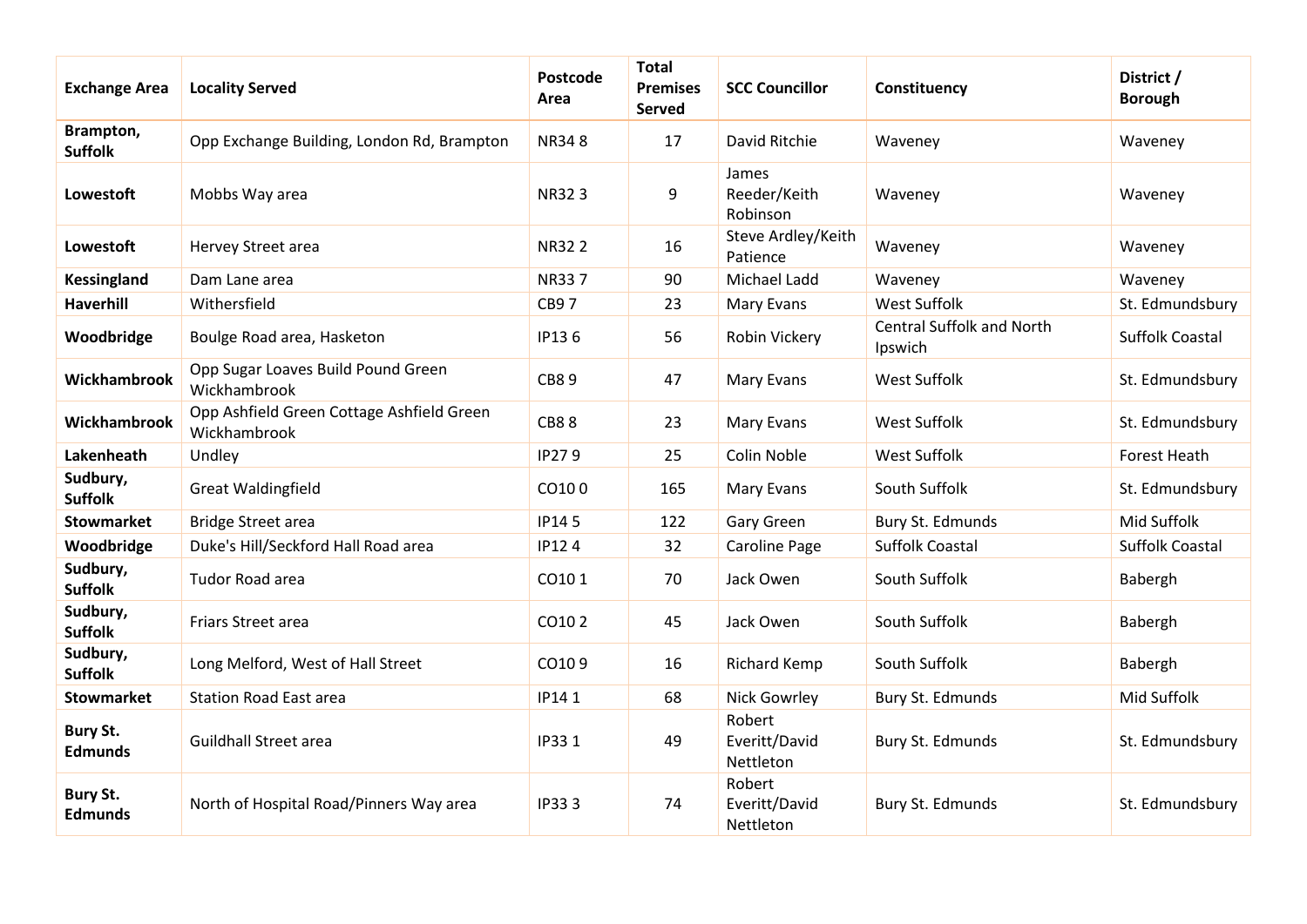| <b>Exchange Area</b>              | <b>Locality Served</b>             | Postcode<br>Area              | <b>Total</b><br><b>Premises</b><br>Served | <b>SCC Councillor</b>                      | Constituency                                | District /<br><b>Borough</b> |
|-----------------------------------|------------------------------------|-------------------------------|-------------------------------------------|--------------------------------------------|---------------------------------------------|------------------------------|
| <b>Bury St.</b><br><b>Edmunds</b> | Rushbrooke Lane area               | IP30 0/IP33<br>$\overline{2}$ | 20                                        | Karen<br>Soons/Richard<br>Rout             | Bury St. Edmunds                            | St. Edmundsbury              |
| <b>Felixstowe</b>                 | South end of Gulpher Road area     | IP119                         | 83                                        | Graham<br>Newman/Steve<br>Wiles            | <b>Suffolk Coastal</b>                      | <b>Suffolk Coastal</b>       |
| <b>Belstead</b>                   | Scrivener Drive area               | <b>IP83</b>                   | 63                                        | Christopher<br>Hudson                      | South Suffolk                               | Babergh                      |
| <b>Kesgrave</b>                   | <b>Trinity Close area</b>          | <b>IP51</b>                   | 144                                       | Stuart<br>Lawson/Robert<br>Whiting         | Central Suffolk & North Ipswich             | <b>Suffolk Coastal</b>       |
| Glemsford                         | Chestnut Road area                 | CO107                         | 152                                       | <b>Richard Kemp</b>                        | South Suffolk                               | Babergh                      |
| Hadleigh,<br><b>Suffolk</b>       | Calais Street area                 | <b>IP75</b>                   | 169                                       | <b>Mick Fraser</b>                         | South Suffolk                               | Babergh                      |
| <b>Felixstowe</b>                 | Colneis Junior School area         | IP119                         | 50                                        | <b>Stuart Bird</b>                         | <b>Suffolk Coastal</b>                      | <b>Suffolk Coastal</b>       |
| <b>Bacton</b>                     | Parkers Road, Cotton               | IP144                         | 57                                        | Andrew Stringer                            | <b>Central Suffolk and North</b><br>Ipswich | Mid Suffolk                  |
| <b>Beyton</b>                     | <b>Hessett</b>                     | IP309                         | 83                                        | Penny Otton                                | Bury St. Edmunds                            | Mid Suffolk                  |
| <b>Badingham</b>                  | Low Street Area, Badingham         | <b>IP138</b>                  | 46                                        | Stephen<br><b>Burroughes</b>               | <b>Central Suffolk and North</b><br>Ipswich | <b>Suffolk Coastal</b>       |
| <b>Badingham</b>                  | The Steet, Badingham               | <b>IP138</b>                  | 28                                        | Stephen<br><b>Burroughes</b>               | <b>Central Suffolk and North</b><br>Ipswich | <b>Suffolk Coastal</b>       |
| <b>Bildeston</b>                  | Chelsworth                         | <b>IP77</b>                   | 52                                        | Robert Lindsay                             | South Suffolk                               | Babergh                      |
| <b>Boxford</b>                    | Lindsey                            | <b>IP76</b>                   | 23                                        | James Finch                                | South Suffolk                               | Babergh                      |
| <b>Bungay</b>                     | Mettingham, Bungay                 | NR351                         | 17                                        | David Ritchie                              | Waveney                                     | Waveney                      |
| <b>Bures</b>                      | Little Cornard                     | co100                         | 47                                        | James Finch                                | South Suffolk                               | Babergh                      |
| <b>Burnt Fen</b>                  | Sedge Fen, Lakenheath              | ip279                         | 57                                        | Colin Noble                                | <b>West Suffolk</b>                         | Forest Heath                 |
| <b>Bury St.</b><br><b>Edmunds</b> | Nowton                             | <b>IP295</b>                  | 49                                        | Karen Soons                                | Bury St. Edmunds                            | St. Edmundsbury              |
| <b>Bury St.</b><br><b>Edmunds</b> | Raynham Road Area, Bury St Edmunds | IP326                         | 67                                        | David Nettleton /<br><b>Robert Everitt</b> | Bury St. Edmunds                            | St. Edmundsbury              |
| <b>Charsfield</b>                 | Charsfield                         | IP137                         | 110                                       | Robin Vickery                              | <b>Central Suffolk and North</b><br>Ipswich | <b>Suffolk Coastal</b>       |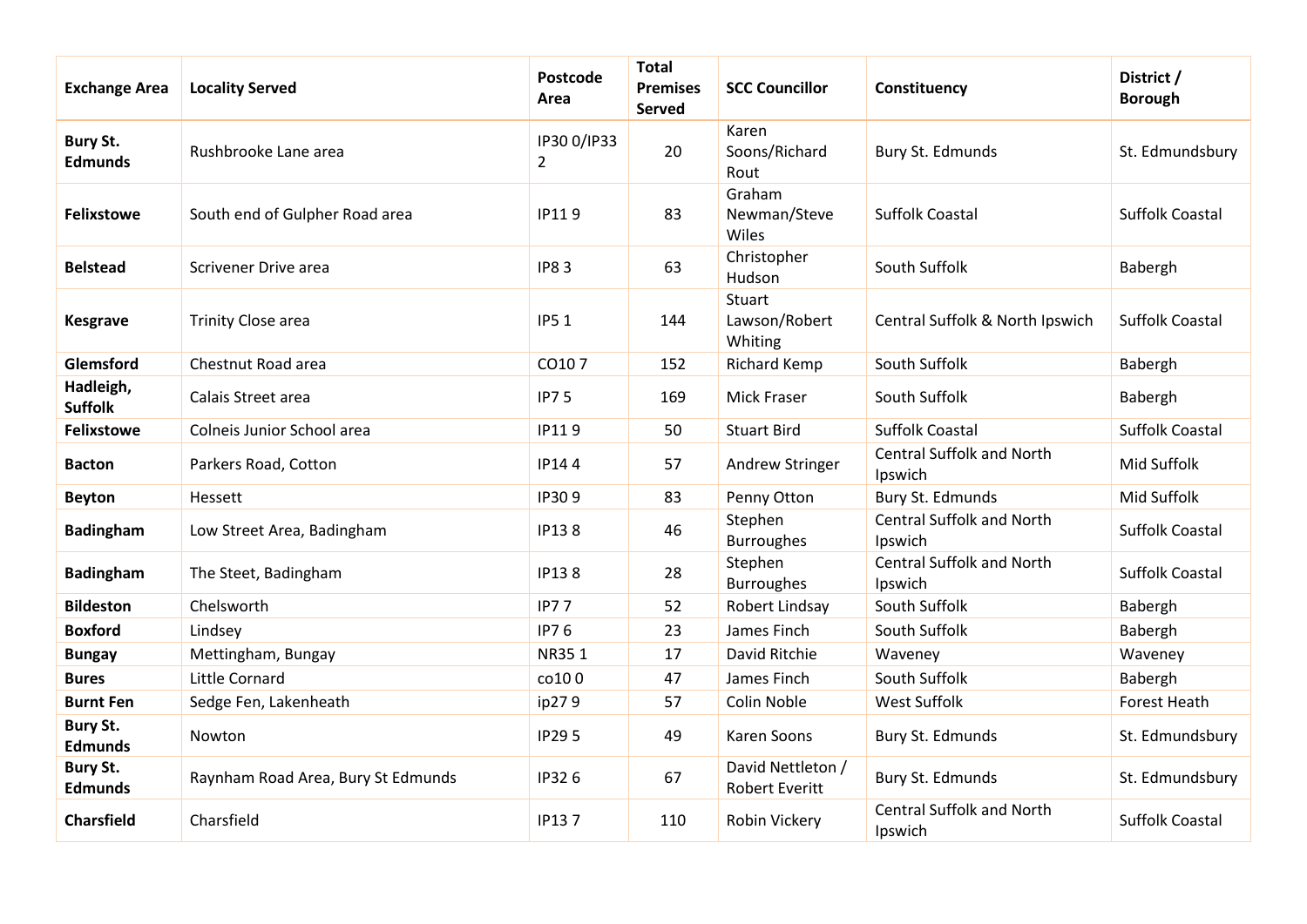| <b>Exchange Area</b> | <b>Locality Served</b>               | <b>Postcode</b><br>Area | <b>Total</b><br><b>Premises</b><br>Served | <b>SCC Councillor</b>          | Constituency                                | District /<br><b>Borough</b> |
|----------------------|--------------------------------------|-------------------------|-------------------------------------------|--------------------------------|---------------------------------------------|------------------------------|
| Claydon              | Paper Mill Lane, Bramford            | <b>IP84</b>             | 76                                        | John Field                     | <b>Central Suffolk and North</b><br>Ipswich | Mid Suffolk                  |
| Copdock              | Grove Hill Area, Belstead            | <b>IP83</b>             | 94                                        | Christopher<br>Hudson          | South Suffolk                               | Babergh                      |
| <b>Dickleburgh</b>   | Stuston Lane, Dickleburgh            | <b>IP214</b>            | 67                                        | Jessica Fleming                | <b>Central Suffolk and North</b><br>Ipswich | Mid Suffolk                  |
| <b>Elmswell</b>      | Sharps Row Area, Heath Road, Woolpit | IP309                   | 86                                        | Jane Storey                    | Bury St. Edmunds                            | Mid Suffolk                  |
| <b>Felixstowe</b>    | Gulpher Road Area, Felixstowe        | IP119                   | 15                                        | <b>Stuart Bird</b>             | <b>Suffolk Coastal</b>                      | <b>Suffolk Coastal</b>       |
| <b>Felixstowe</b>    | Old Felixstowe                       | IP119                   | 10                                        | Graham Newman<br>/ Steve Wiles | <b>Suffolk Coastal</b>                      | <b>Suffolk Coastal</b>       |
| Halesworth           | Blyford / Holton Area                | IP199                   | 35                                        | <b>Tony Goldson</b>            | <b>Suffolk Coastal</b>                      | Waveney                      |
| <b>Halesworth</b>    | Chediston                            | IP190                   | 42                                        | Stephen<br><b>Burroughes</b>   | <b>Suffolk Coastal</b>                      | <b>Suffolk Coastal</b>       |
| <b>Haverhill</b>     | High Stree, Haverhill                | <b>CB98</b>             | 69                                        | Paula Fox / Quillon<br>Fox     | West Suffolk                                | St. Edmundsbury              |
| Helmingham           | Helmingham Road, Ashbocking          | <b>IP69</b>             | 88                                        | <b>Matthew Hicks</b>           | <b>Central Suffolk and North</b><br>Ipswich | Mid Suffolk                  |
| Helmingham           | Debenham Road, Helmingham            | <b>IP69</b>             | 73                                        | <b>Matthew Hicks</b>           | <b>Central Suffolk and North</b><br>Ipswich | Mid Suffolk                  |
| Helmingham           | The Street, Framsden                 | IP146                   | 25                                        | <b>Matthew Hicks</b>           | <b>Central Suffolk and North</b><br>Ipswich | Mid Suffolk                  |
| Hintlesham           | <b>Burstall</b>                      | <b>IP83</b>             | 44                                        | Christopher<br>Hudson          | South Suffolk                               | Babergh                      |
| Hoxne                | Water Mill Lane Area, Hoxne          | <b>IP215</b>            | 50                                        | <b>Guy McGregor</b>            | <b>Central Suffolk and North</b><br>Ipswich | Mid Suffolk                  |
| Ilketshall           | Rumburgh                             | IP190                   | 16                                        | David Ritchie                  | Waveney                                     | Waveney                      |
| <b>Kentford</b>      | Turnpike Road Area, Red Lodge        | <b>IP288</b>            | 78                                        | <b>Robin Millar</b>            | <b>West Suffolk</b>                         | <b>Forest Heath</b>          |
| <b>Kesgrave</b>      | Sadlers Place Area, Martlesham       | <b>IP53</b>             | 48                                        | Patricia O'Brien               | <b>Suffolk Coastal</b>                      | <b>Suffolk Coastal</b>       |
| <b>Kessingland</b>   | London Road, Kessingland             | NR337                   | 39                                        | Michael Ladd                   | Waveney                                     | Waveney                      |
| <b>Nacton</b>        | Bridge Road, Nacton                  | IP100                   | 26                                        | Patricia O'Brien               | <b>Suffolk Coastal</b>                      | Suffolk Coastal              |
| <b>Nacton</b>        | Bucklesham                           | IP100                   | 61                                        | Patricia O'Brien               | <b>Suffolk Coastal</b>                      | <b>Suffolk Coastal</b>       |
| <b>Newmarket</b>     | Newmarket High Street                | <b>CB88</b>             | 27                                        | Rachel Hood                    | <b>West Suffolk</b>                         | <b>Forest Heath</b>          |
| Rattlesden           | Orchard Place Area, Felsham          | IP300                   | 94                                        | Penny Otton                    | Bury St. Edmunds                            | Mid Suffolk                  |